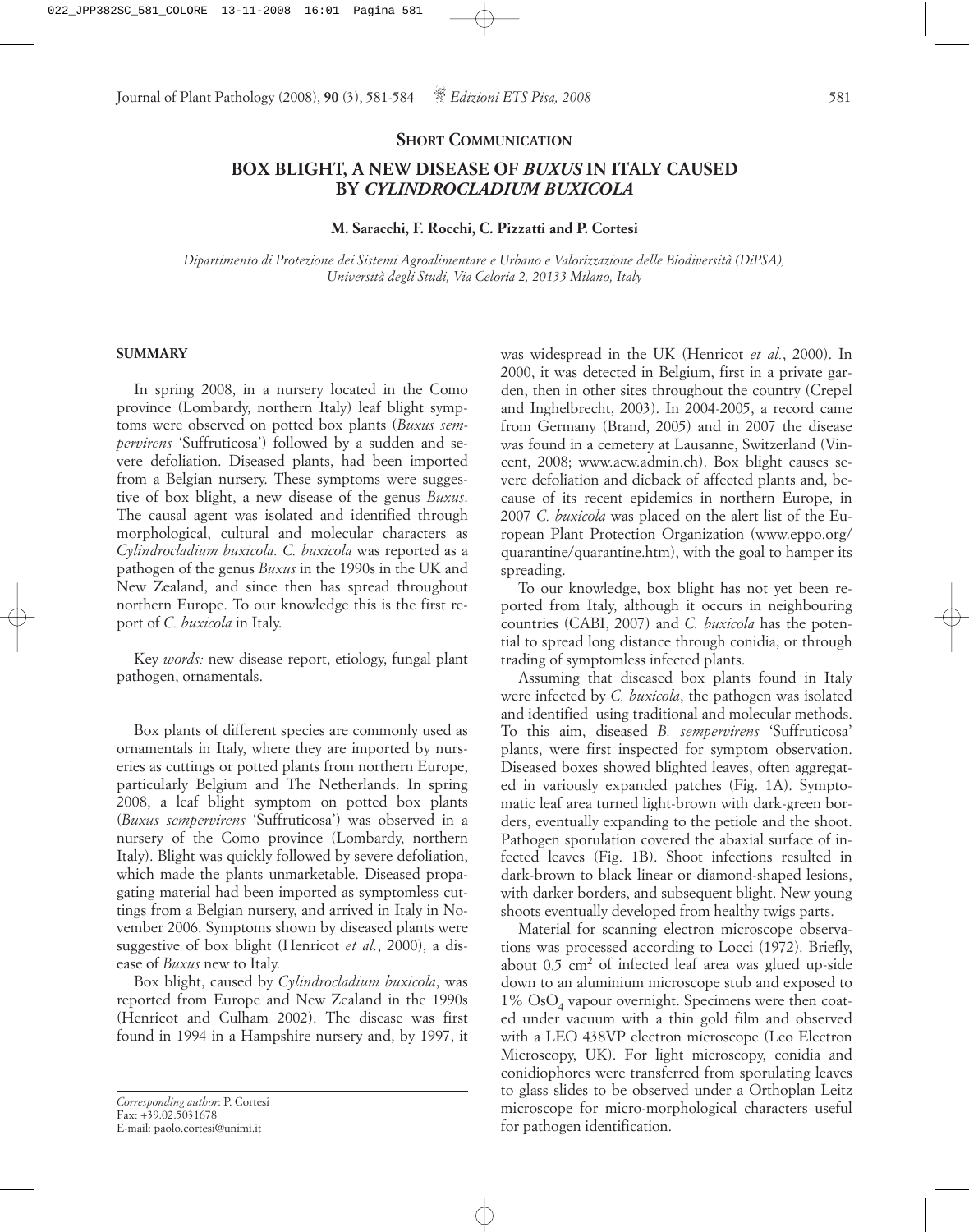

**Fig. 1.** A. *Buxus sempervirens* 'Suffruticosa' infected by *C. buxicola* showing an expanding area of curled blighted leaves and incipient defoliation. B. Close-up of an infected leaf. The area colonized by *C. buxicola* is light-brown with dark-green borders. Pathogen propagules cover the abaxial surface.

Results of these observations showed that the pathogen had cylindrical conidia, rounded at both ends, straight, hyaline, 1-septate, 42-68 µm [average 47.3; s.e. 0.8 (*N* = 20)] x 4-6 µm [average 3.9; s.e. 0.1 (*N* = 20)] in size. Conidia were formed on conidiophores with penicillate arrangement of fertile branches, and were arranged in cylindrical clusters held together by colourless slime. The stipe of the conidiophores ended with an ellipsoid vesicle 7-11  $\mu$ m [average 9.2; s.e. 0.4 ( $N = 8$ )] in diameter (Fig. 2).

The pathogen was isolated by plating 1 µl of a conidial suspension (about  $10<sup>3</sup>$  conidia ml<sup>-1</sup> water) on the surface of potato dextrose agar (PDA) medium in a Petri dish. After 24 h incubation at 24°C, single hyphae were collected under a microscope (100x) and transferred to a fresh plate. Colony morphology and growth of our reference strain IPV-FW348, were analyzed both on PDA and on 2% malt extract agar, 2% glucose and 0.1% peptone (MEA). After 7 days growth on MEA and PDA at 24°C, colonies of strain IPV-FW348 were approximately 3 and 3.5 cm in diameter, respectively. Colour of colony reverse on MEA after 7 days at 24°C was brown in the centre, fading through sienna with a

pale luteous halo. The growing mycelium at the margin was white-cream. No diffusible pigments were observed. Strain IPV-FW348 produced few aerial hyphae. On PDA the colony reverse, after an incubation of 7 days at 24°C, was characterized by a well defined dark brown central area surrounded by a cream mycelial growth. The colony surface was covered by aerial cottony hyphae.

Experimental inoculation tests were carried out with strain IPV-FW348 grown on PDA for 7 days, by inserting agar plugs, surface down, into wounded twigs of *B. sempervirens* 'Suffruticosa'. Wounds were wrapped with parafilm and the plants were incubated at 24°C for two weeks. All experimentally infected plants showed blight symptom on twigs and leaves within two weeks. The pathogen was reisolated from surface-sterilized wood chips from symptomatic twigs, thus fulfilling Koch's postulates.

For molecular analysis, strain IPV-FW348 was grown on cellophane placed onto the surface of PDA in a Petri dish. After 7-day incubation at 24°C in the dark, the mycelium was transferred to an eppendorf tube, frozen at -25°C, lyophilized, ground to a powder and the DNA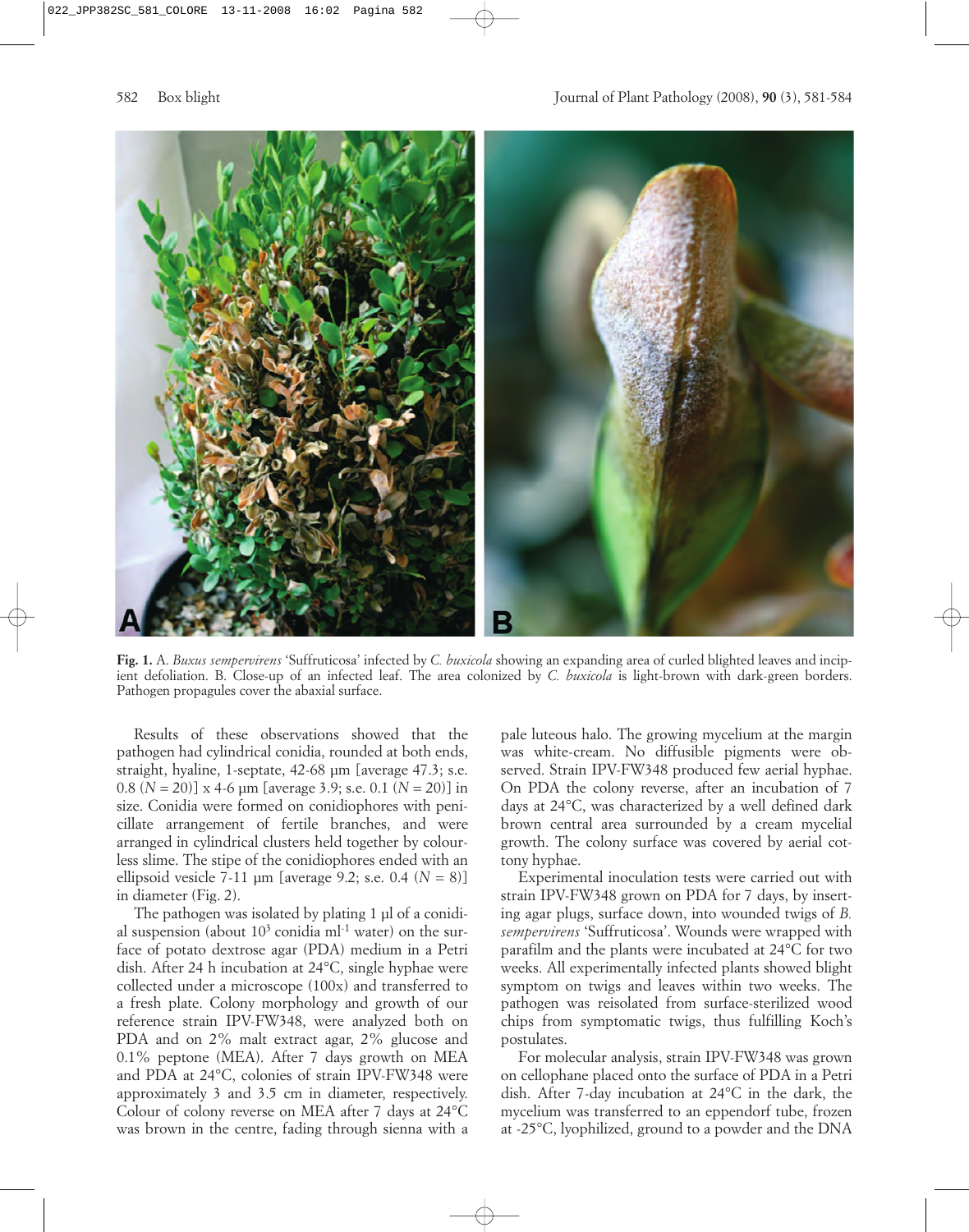extracted using E.Z.N.A. HP Plant DNA Miniprep Kit (Omega Bio-Tek Inc., USA). The universal primers ITS1 and ITS4 were used to amplify the ITS-1, 5.8S and ITS-2 regions of the nuclear rDNA (White *et al.*, 1990). DNA was amplified in a total of 30 µl containing 1x Green Go Taq reaction Buffer (Promega, Italy), 0.1 mM of each dNTP, 1µM of each primer, 0.9 U of GoTaq DNA Polymerase (Promega, Italy) and 1.2 µl DNA. PCR was performed with a Bio-Rad thermalcycler at the following conditions: 2 min at 95°C, 25 cycles at 95°C for 30 sec, 55°C for 30 sec and 72°C for 1 min, and a final extension at 72°C for 10 min. PCR products were checked by electrophoresis in 1.5% agarose gel in Trisacetate EDTA buffer stained with ethidium bromide. The DNA was purified by Wizard SW Gel and PCR Clean-Up System (Promega, Italy) and sequenced using the primer ITS1 by Primm (Milano, Italy). The ITS1- 5.8S-ITS2 rDNA sequence was compared with those available in the EMBL-EBI GeneBank database using the FASTA program. The 425 bp ITS1-5.8S-ITS2 rD-NA sequence obtained was identical to the homologous region of the type strain RHS-9934 of *C. buxicola* (accession No. AY078112) (Henricot and Culham, 2002).

We have successfully isolated from diseased *B. sempervirens* 'Suffruticosa' the causal agent of box blight and fulfilled Koch's postulates. Scanning electron and light microscope measurements of conidiophores, conidia and vescicles coupled with morphological characters of the fungal colony supported the notion that the pathogen was *C. buxicola*, a new species recently described by Henricot and Culham (2002). In addition, the ITS1-5.8S-ITS2 rDNA sequence of our reference strain IPV-FW348 was identical to that of *C. buxicola* type strain RHS-9934 determined by Henricot and Culham (2002).

Based on these results, we can conclude that the disease observed on *B. sempervirens* 'Suffruticosa' in the province of Como is box blight caused by *C. buxicola* which, to our knowledge, represents the first record of this disease in Italy.

As mentioned above, the Italian nursery imported symptomless box cuttings in November 2006 and the first leaf blight symptoms appeared on a few plants in spring 2007. However, that spring was particularly hot, so the grower attributed the blight symptom to drought and destroyed the damaged plants. Spring 2008, however, was particularly rainy and cool, so the blight was severe and widespread, but only within the same lot of *B. sempervirens '*Suffruticosa*'.* In the absence of chemical treatments, the epidemic caused severe defoliation on most plants and the nurseryman decided to destroy the whole lot, which fortunately was small. To date, the search for box blight on other species of *Buxus* (*B. sempervires, B. sempervires* 'Baluer Heinz' *B. microphylla* 'Winter Gem', 'Golden Triumph' and 'Rococò') within the same nursery has been negative. *B. sempervirens*



**Fig. 2.** Scanning electron micrograph of *C. buxicola* efflorescence on the abaxial leaf surface of *Buxus sempervirens* 'Suffruticosa', showing clusters of conidia (a), conidiophores and vescicles (b).

'Suffruticosa' seems to be less tolerant to the disease than other species within the genus *Buxus* (Henricot *et al.*, 2000), although this claim is based on anecdotal field observations rather than experimental data, whereas *B. balearica* and the genus *Sarcococca* are the most tolerant (Henricot *et al.*, 2008).

In Italy, the genus *Buxus* is widespread in private gardens and public areas, as well as in nurseries, which provide planting material often imported from northern Europe. To date, sound epidemiological data are not available, but we can infer that the disease spreads long distance through trade in box plants and locally because of the abundant production of conidia, when climatic conditions are favourable and disease control strategies are absent (at least for Italy). Therefore, the finding of the disease in our country constitutes a risk for the extensive use of *Buxus* which, so far, has not suffered serious pest and disease damages.

Disease management of box blight should be based on epidemiological knowledge and information on which fungicides are most effective against the